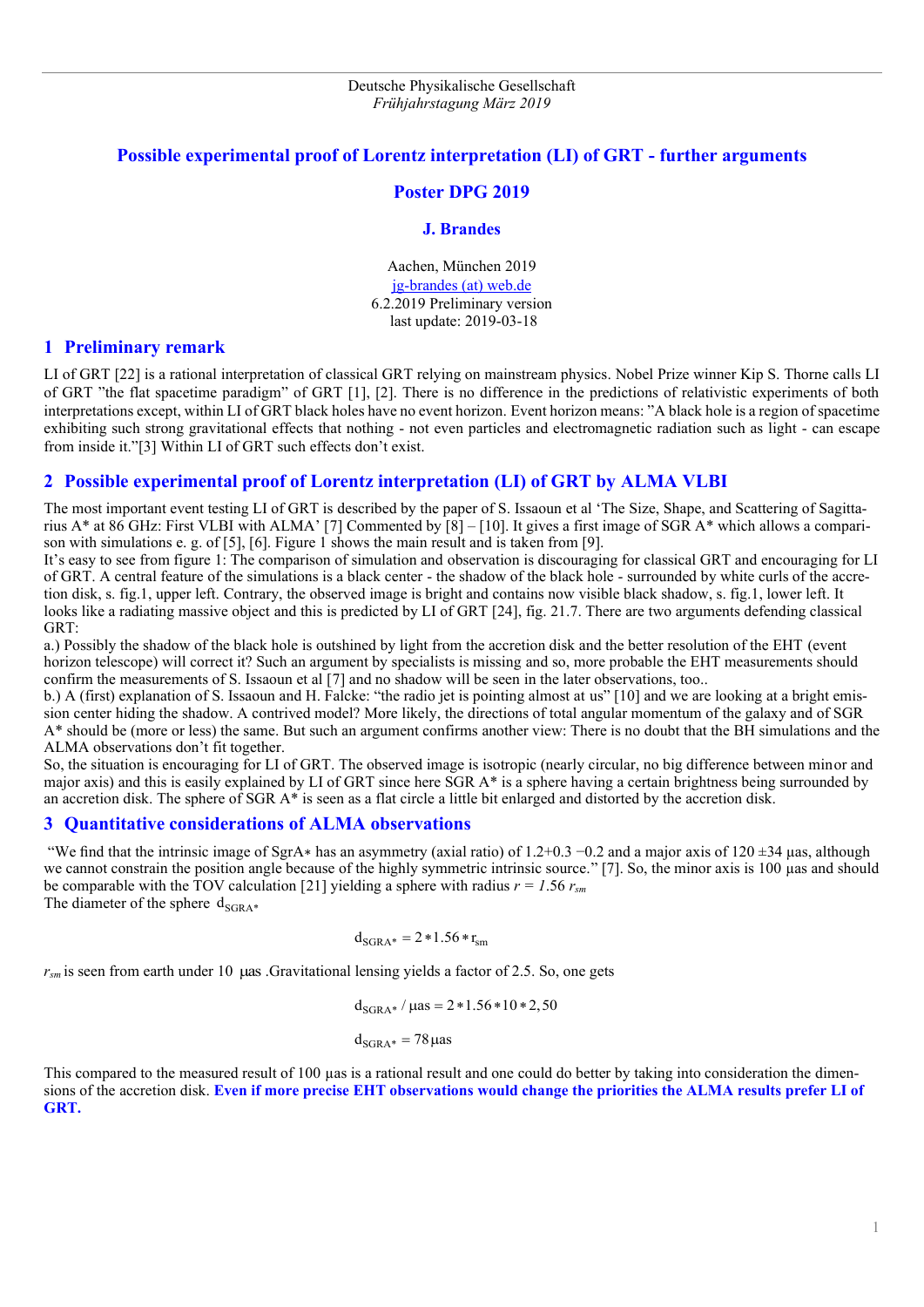

*Top left: simulation of Sgr A\* at 86 GHz. Top right: simulation with added effects of scattering. Bottom right: scattered image from the observations, this is how we see Sgr A\* on the sky. Bottom left: the unscattered image, after removing the effects of scattering in our line of sight, this is how Sgr A\* really looks like. Credit: S. Issaoun, M. Mościbrodzka, Radboud University/ M. D. Johnson, CfA*

**Figure 1** Bottom left: this is how Sgr A\* really looks like. Top left: simulation of Sgr A\* at 86 GHz. Taken from [9]

# **4 Further arguments preferring LI of GRT**

Some earlier ideas concerning experimental proof of LI of GRT see [23], some newer ones are listed below.

a.) Claiming that nothing can escape from a black hole then gravitational waves become difficult and *LI of GRT is proven:* In the case of GW170608 [4] the total mass of the binary system was 19  $M_{\odot}$  with components of 12  $M_{\odot}$  and 7  $M_{\odot}$ . The final black hole mass was 18  $M_{\odot}$ . This proves that mass as large as 1  $M_{\odot}$  escaped out of a black hole by gravitational waves and favors LI of GRT which allows it explicitly. [23], chapter 5.

b.) Van Putten et al [18] had a deeper look at the GW spectra of GW170817 and 'a black hole converted to a neutron star of 2.75  $M_{\odot}$ . Possibly, better measurements of the GW spectra generally prove that the end products possess features different from black holes. Comments by [19].

c.) Avery E. Broderick et al [11], [12] state: "That Sgr A\* is indeed a black hole, i.e., contains a horizon, is implied by its spectral energy distribution (SED), which lacks the thermal bump associated with accretion onto a photosphere (Broderick & Narayan 2006; Broderick et al. 2009)." Certainly, LI of GRT needs to falsify this challenging argument. First ideas: SGR A\* is a supermassive degenerate star [23]. The chemical potential (Fermi potential  $\mu_F$ ) is different from zero, the kinetic energy of the infalling particles is converted to